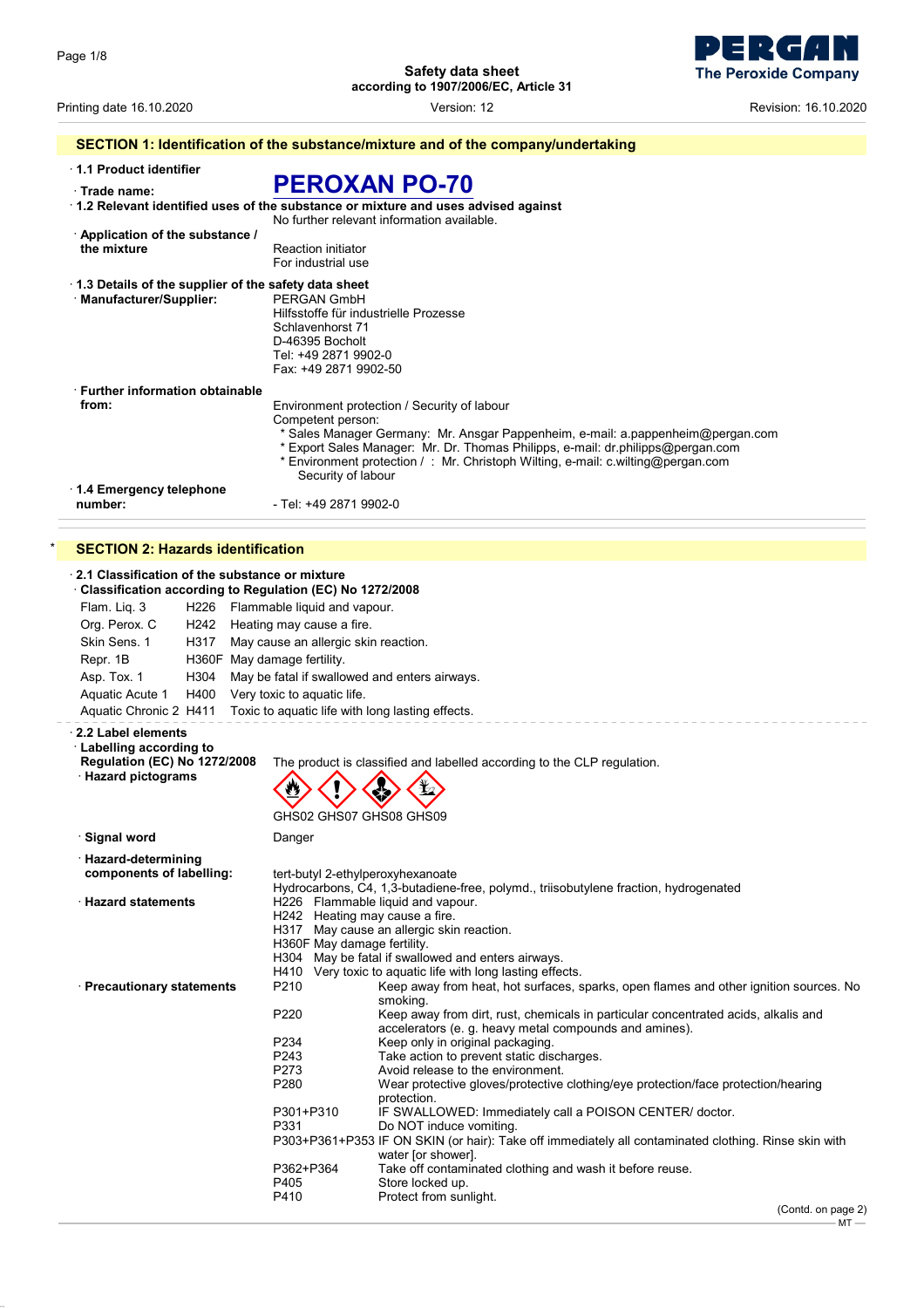Printing date 16.10.2020 Version: 12 Revision: 16.10.2020



## **Trade name:PEROXAN PO-70**

| <b>SECTION 3: Composition/information on ingredients</b> |                                       |                                                                                                                                                                                                                                                    |
|----------------------------------------------------------|---------------------------------------|----------------------------------------------------------------------------------------------------------------------------------------------------------------------------------------------------------------------------------------------------|
| · vPvB∶                                                  | Not applicable.                       |                                                                                                                                                                                                                                                    |
| $\cdot$ PBT:                                             | Not applicable.                       |                                                                                                                                                                                                                                                    |
| 2.3 Other hazards<br>Results of PBT and vPvB assessment  |                                       |                                                                                                                                                                                                                                                    |
| · Additional information:                                |                                       | Restricted to professional users.                                                                                                                                                                                                                  |
|                                                          | P411+P235<br>P420<br>P <sub>501</sub> | (Contd. of page 1)<br>Store at temperatures not exceeding +20°C. Keep cool.<br>Do not mix with peroxide-accelerators or reducing agents.<br>Dispose of contents/container in accordance with local/regional/national/international<br>regulations. |

# · **3.2 Chemical characterisation: Mixtures**

Mixture: consisting of the following components.

| Dangerous components:            |                                                                                                     |        |
|----------------------------------|-----------------------------------------------------------------------------------------------------|--------|
| CAS: 3006-82-4                   | tert-butyl 2-ethylperoxyhexanoate                                                                   | 60-70% |
| EINECS: 221-110-7                | Org. Perox. C, H242; Repr. 1B, H360F; Aquatic Acute 1, H400; Aquatic Chronic 2, H411; Skin Sens. 1, |        |
| Reg-No.: 01-2119498310-40   H317 |                                                                                                     |        |
| CAS: 93685-81-5                  | Hydrocarbons, C4, 1,3-butadiene-free, polymd., triisobutylene fraction, hydrogenated                | 25-30% |
| EINECS: 297-629-8                | Alternative CAS number: 13475-82-6                                                                  |        |
|                                  | Reg-No.: 01-2119490725-29 Flam. Liq. 3, H226; Asp. Tox. 1, H304; Aquatic Chronic 4, H413            |        |
| · Additional information:        | For the wording of the listed hazard phrases refer to section 16.                                   |        |

### **SECTION 4: First aid measures**

| 4.1 Description of first aid measures                                                                            |                                                                                                                                                                                                    |  |
|------------------------------------------------------------------------------------------------------------------|----------------------------------------------------------------------------------------------------------------------------------------------------------------------------------------------------|--|
| <b>General information:</b>                                                                                      | Take care of personal protection for the first aider.                                                                                                                                              |  |
| <b>∴After inhalation:</b>                                                                                        | Supply fresh air and to be sure call for a doctor.<br>In case of unconsciousness place patient stably in side position for transportation.<br>Take affected persons into fresh air and keep quiet. |  |
| <b>After skin contact:</b>                                                                                       | Immediately wash with water and soap and rinse thoroughly.<br>Immediately remove contaminated clothing.                                                                                            |  |
| ∙ After eye contact:                                                                                             | Rinse opened eye for several minutes under running water.                                                                                                                                          |  |
| After swallowing:                                                                                                | If symptoms persist consult doctor.                                                                                                                                                                |  |
| $\cdot$ 4.2 Most important symptoms<br>and effects, both acute and<br>delayed<br>4.3 Indication of any immediate | No further relevant information available.                                                                                                                                                         |  |
| medical attention and special<br>treatment needed                                                                | No further relevant information available.                                                                                                                                                         |  |
|                                                                                                                  |                                                                                                                                                                                                    |  |

## **SECTION 5: Firefighting measures**

· **5.1 Extinguishing media**

· **Suitable extinguishing agents:** CO2, powder or water spray. Fight larger fires with water spray or alcohol resistant foam. · **For safety reasons unsuitable extinguishing agents:** Water with full jet · **5.2 Special hazards arising from** Under certain fire conditions, traces of other toxic gases cannot be excluded. Hydrocarbons, carbondioxide and -monoxid. · **5.3 Advice for firefighters** · **Protective equipment:** Do not inhale explosion gases or combustion gases. Cool endangered receptacles with water spray. Self-protection first!

### **SECTION 6: Accidental release measures**

· **6.1 Personal precautions, protective equipment and** Keep away from ignition sources. In case of further temperature should be cooled with waterspray from a safe distance. Wear breathing apparatus with filter A during decomposition of materials.

Wear protective equipment. Keep unprotected persons away.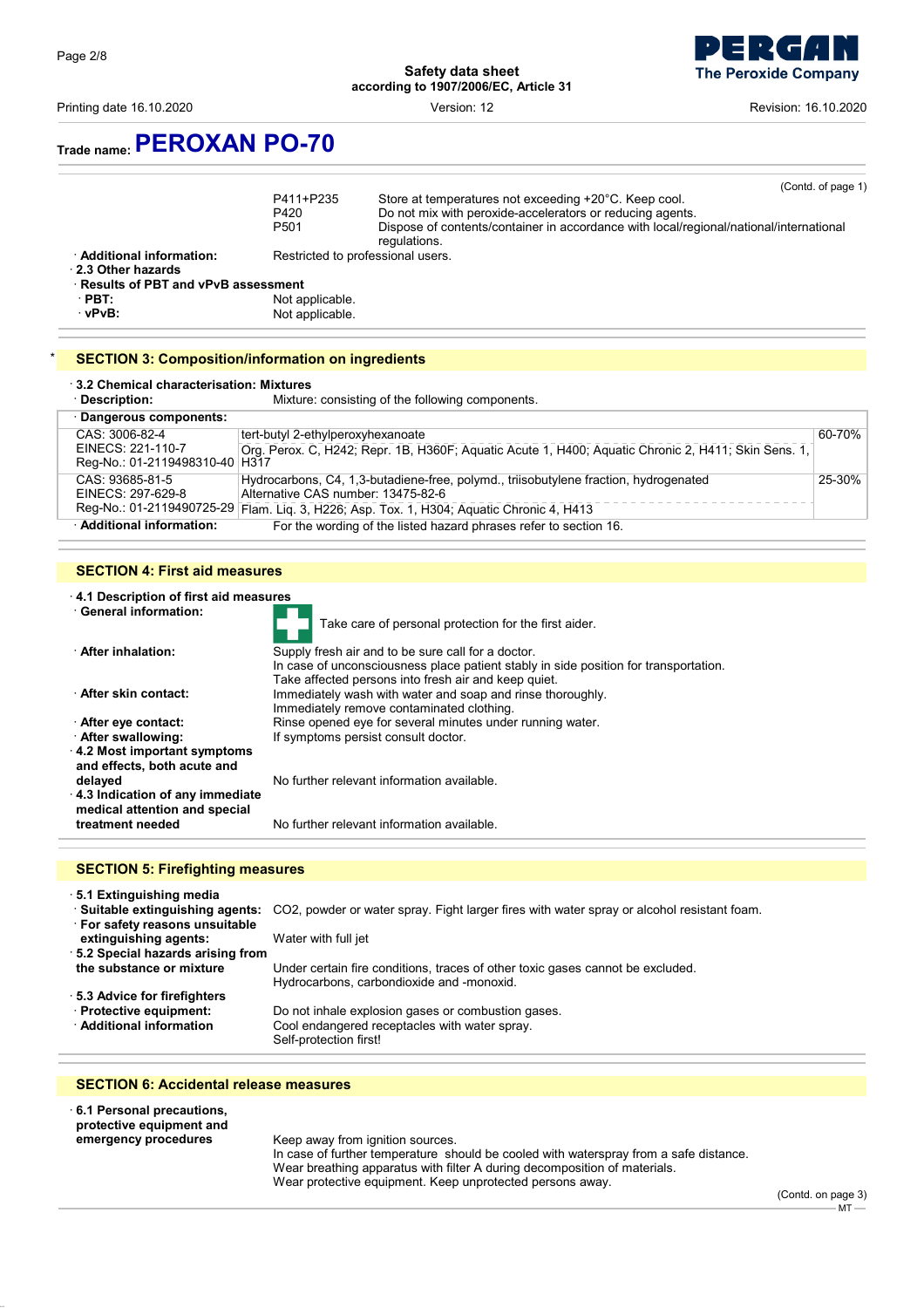Printing date 16.10.2020 Version: 12 Revision: 16.10.2020



# **Trade name:PEROXAN PO-70**

|                                 | (Contd. of page 2)                                                                                                     |
|---------------------------------|------------------------------------------------------------------------------------------------------------------------|
| 6.2 Environmental precautions:  | Inform respective authorities in case of seepage into water course or sewage system.                                   |
|                                 | Do not allow to enter sewers/ surface or ground water.                                                                 |
| 6.3 Methods and material for    |                                                                                                                        |
| containment and cleaning up:    | Dispose contaminated material as waste according to item 13.                                                           |
|                                 | Ensure adequate ventilation.                                                                                           |
|                                 | Large quantities should be diluted with suitable desensitation agent to a concentration below 10 % before<br>disposal. |
|                                 | Soak up with absorbant material (e. g. Vermiculit) and dispose of in accordance with government<br>regulations.        |
| 6.4 Reference to other sections | See Section 7 for information on safe handling.                                                                        |
|                                 | See Section 8 for information on personal protection equipment.                                                        |
|                                 | See Section 13 for disposal information.                                                                               |
|                                 | In case of large spillage the environmental authority should be informed.                                              |

## **SECTION 7: Handling and storage**

| 7.1 Precautions for safe<br>handling                             | Keep away from heat and direct sunlight.<br>Open and handle receptacle with care.<br>Prevent formation of aerosols.<br>Wear suitable respiratory protective device when decanting larger quantities without extractor facilities.<br>Do not refill residue into storage receptacles.<br>Restrict the quantity stored at the work place.<br>Before break and at the end of work hands should be thoroughly washed.<br>Only use tools made of suitable materials (e. g. polyethylene or stainless steel).<br>Keep away from dirt, rust, chemicals in particular concentrated acids, alkalis and accelerators (e. g. heavy-<br>metal compounds and amines).<br>While using do not eat, drink or smoke.<br>Do not generate flames or sparks.<br>Keep product and emptied container away from heat and sources of ignition.<br>Avoid shock and friction.<br>Take precautionary measures against static discharges.<br>Do not smoke. |
|------------------------------------------------------------------|--------------------------------------------------------------------------------------------------------------------------------------------------------------------------------------------------------------------------------------------------------------------------------------------------------------------------------------------------------------------------------------------------------------------------------------------------------------------------------------------------------------------------------------------------------------------------------------------------------------------------------------------------------------------------------------------------------------------------------------------------------------------------------------------------------------------------------------------------------------------------------------------------------------------------------|
| Information about fire - and<br>explosion protection:            | Protect from heat.<br>Protect against electrostatic charges.<br>Prevent impact and friction.<br>Use explosion-proof apparatus / fittings and spark-proof tools.<br>Fumes can combine with air to form an explosive mixture.<br>Wear shoes with conductive soles.<br>Formation of flammable or explosive gas/air-mixtures is possible.<br>Avoid open flames, sparks, direct sunlight and other sources of ignition.                                                                                                                                                                                                                                                                                                                                                                                                                                                                                                             |
|                                                                  | Keep ignition sources away - Do not smoke.                                                                                                                                                                                                                                                                                                                                                                                                                                                                                                                                                                                                                                                                                                                                                                                                                                                                                     |
| 7.2 Conditions for safe storage, including any incompatibilities |                                                                                                                                                                                                                                                                                                                                                                                                                                                                                                                                                                                                                                                                                                                                                                                                                                                                                                                                |
| Storage:<br>$\cdot$ Requirements to be met by                    | Pay attention to the special requirements of your local autorithies for storing dangerous goods.                                                                                                                                                                                                                                                                                                                                                                                                                                                                                                                                                                                                                                                                                                                                                                                                                               |
| storerooms and receptacles:                                      | Store only in the original receptacle.<br>Prevent any seepage into the ground.<br>Use only receptacles specifically permitted for this substance/product.                                                                                                                                                                                                                                                                                                                                                                                                                                                                                                                                                                                                                                                                                                                                                                      |
| Information about storage in<br>one common storage facility:     | Do not store or park organic peroxide together with heavy metal compounds and amines.<br>Store away from foodstuffs, drinks and feeding stuffs.                                                                                                                                                                                                                                                                                                                                                                                                                                                                                                                                                                                                                                                                                                                                                                                |
| <b>Further information about</b>                                 |                                                                                                                                                                                                                                                                                                                                                                                                                                                                                                                                                                                                                                                                                                                                                                                                                                                                                                                                |
| storage conditions:                                              | Keep container tightly sealed.<br>Protect from heat and direct sunlight.<br>Protect from contamination.<br>Storage in a collecting room is required.                                                                                                                                                                                                                                                                                                                                                                                                                                                                                                                                                                                                                                                                                                                                                                           |
| Recommended storage<br>temperature (To maintain                  |                                                                                                                                                                                                                                                                                                                                                                                                                                                                                                                                                                                                                                                                                                                                                                                                                                                                                                                                |
| quality):                                                        | max.: $+15$ °C                                                                                                                                                                                                                                                                                                                                                                                                                                                                                                                                                                                                                                                                                                                                                                                                                                                                                                                 |
| Control temperature:                                             | $+20 °C$                                                                                                                                                                                                                                                                                                                                                                                                                                                                                                                                                                                                                                                                                                                                                                                                                                                                                                                       |
| <b>Emergency temperature:</b>                                    | $+25 °C$                                                                                                                                                                                                                                                                                                                                                                                                                                                                                                                                                                                                                                                                                                                                                                                                                                                                                                                       |
| Storage class:                                                   | 5.2                                                                                                                                                                                                                                                                                                                                                                                                                                                                                                                                                                                                                                                                                                                                                                                                                                                                                                                            |
|                                                                  | (Contd. on page 4)<br>мт                                                                                                                                                                                                                                                                                                                                                                                                                                                                                                                                                                                                                                                                                                                                                                                                                                                                                                       |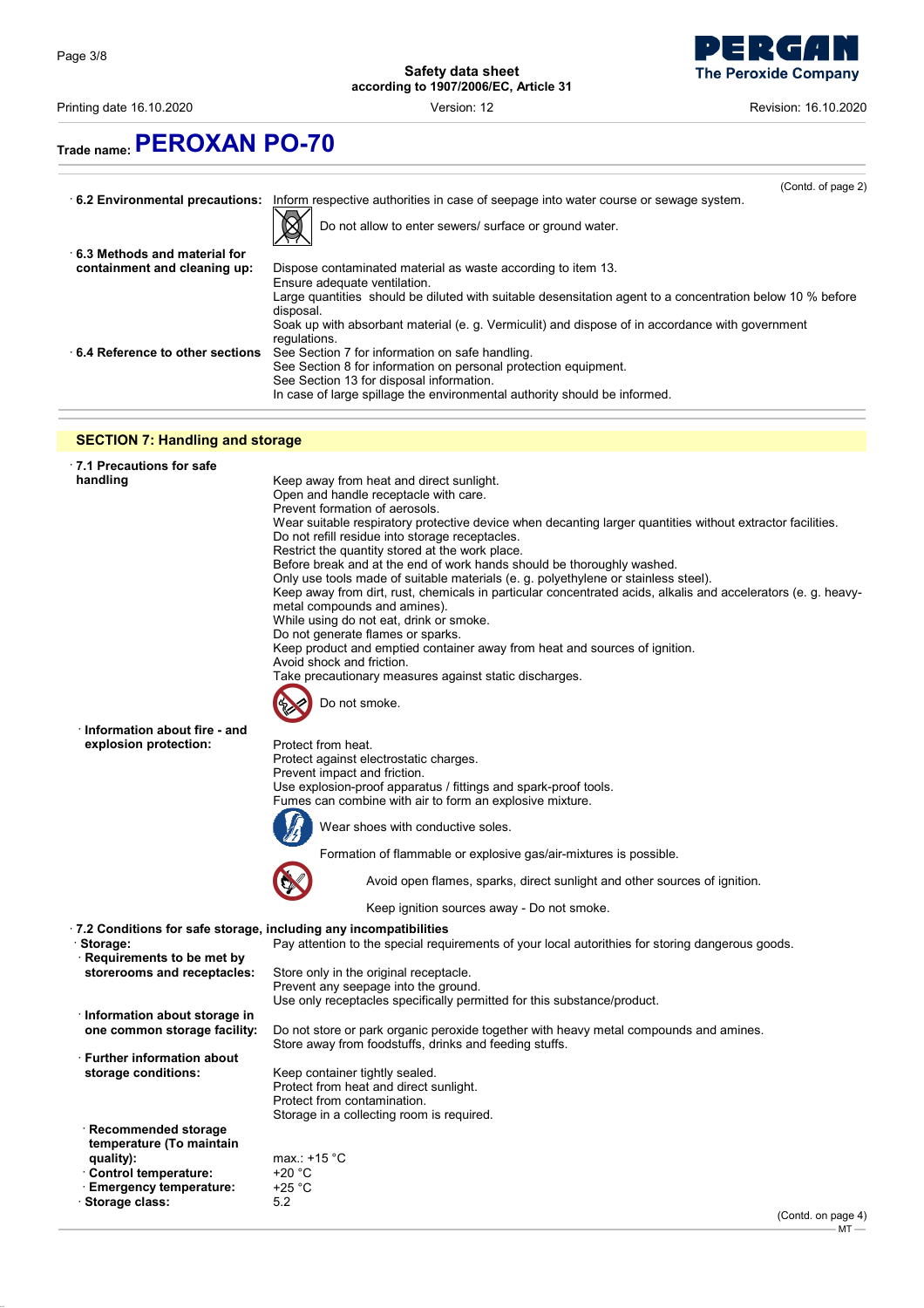Printing date 16.10.2020 Version: 12 Revision: 16.10.2020

# **The Peroxide Company**

 $\overline{\mathbf{d}}$ 

Ы - 1

# **Trade name:PEROXAN PO-70**

| $\cdot$ 7.3 Specific end use(s)                                                                                                                                    |                 | (Contd. of page 3)<br>No further relevant information available.                                                                                                                                                                                                                                                                                                                                                                                                                                                                                                                                                                                                                                                                                             |
|--------------------------------------------------------------------------------------------------------------------------------------------------------------------|-----------------|--------------------------------------------------------------------------------------------------------------------------------------------------------------------------------------------------------------------------------------------------------------------------------------------------------------------------------------------------------------------------------------------------------------------------------------------------------------------------------------------------------------------------------------------------------------------------------------------------------------------------------------------------------------------------------------------------------------------------------------------------------------|
|                                                                                                                                                                    |                 | <b>SECTION 8: Exposure controls/personal protection</b>                                                                                                                                                                                                                                                                                                                                                                                                                                                                                                                                                                                                                                                                                                      |
| · Additional information about<br>design of technical facilities:                                                                                                  |                 | No further data; see item 7.                                                                                                                                                                                                                                                                                                                                                                                                                                                                                                                                                                                                                                                                                                                                 |
| 8.1 Control parameters<br>· Ingredients with limit values<br>that require monitoring at the<br>workplace:                                                          |                 | The product does not contain any relevant quantities of materials with critical values that have to be<br>monitored at the workplace.                                                                                                                                                                                                                                                                                                                                                                                                                                                                                                                                                                                                                        |
| $\cdot$ DNELs                                                                                                                                                      |                 |                                                                                                                                                                                                                                                                                                                                                                                                                                                                                                                                                                                                                                                                                                                                                              |
| 3006-82-4 tert-butyl 2-ethylperoxyhexanoate                                                                                                                        |                 |                                                                                                                                                                                                                                                                                                                                                                                                                                                                                                                                                                                                                                                                                                                                                              |
| Dermal                                                                                                                                                             |                 | DNEL Longterm System 5,6 mg/kg bw/day (Worker)                                                                                                                                                                                                                                                                                                                                                                                                                                                                                                                                                                                                                                                                                                               |
| Inhalative DNEL Longterm System 9,8 mg/m3 (Worker)                                                                                                                 |                 |                                                                                                                                                                                                                                                                                                                                                                                                                                                                                                                                                                                                                                                                                                                                                              |
| · PNECs                                                                                                                                                            |                 |                                                                                                                                                                                                                                                                                                                                                                                                                                                                                                                                                                                                                                                                                                                                                              |
| 3006-82-4 tert-butyl 2-ethylperoxyhexanoate                                                                                                                        |                 |                                                                                                                                                                                                                                                                                                                                                                                                                                                                                                                                                                                                                                                                                                                                                              |
| PNEC Marinewater sed 0,0622 mg/kg sed dw                                                                                                                           |                 |                                                                                                                                                                                                                                                                                                                                                                                                                                                                                                                                                                                                                                                                                                                                                              |
| <b>PNEC Freshwater</b>                                                                                                                                             |                 | 0,002 mg/l (AF 50)                                                                                                                                                                                                                                                                                                                                                                                                                                                                                                                                                                                                                                                                                                                                           |
| PNEC Freshwater sed                                                                                                                                                |                 | 0,622 mg/kg sed dw                                                                                                                                                                                                                                                                                                                                                                                                                                                                                                                                                                                                                                                                                                                                           |
| <b>PNEC STP</b>                                                                                                                                                    |                 | 0,64 mg/l (AF 100)                                                                                                                                                                                                                                                                                                                                                                                                                                                                                                                                                                                                                                                                                                                                           |
| <b>PNEC Marinewater</b>                                                                                                                                            | 0 mg/l (AF 500) |                                                                                                                                                                                                                                                                                                                                                                                                                                                                                                                                                                                                                                                                                                                                                              |
| · Additional information:                                                                                                                                          |                 | The lists valid during the making were used as basis.                                                                                                                                                                                                                                                                                                                                                                                                                                                                                                                                                                                                                                                                                                        |
| 8.2 Exposure controls<br>· Personal protective equipment:<br>· General protective and<br>hygienic measures:<br>· Respiratory protection:<br>· Protection of hands: |                 | The usual precautionary measures are to be adhered to when handling chemicals.<br>Keep away from foodstuffs, beverages and feed.<br>Immediately remove all soiled and contaminated clothing<br>Wash hands before breaks and at the end of work.<br>Store protective clothing separately.<br>Avoid close or long term contact with the skin.<br>Do not eat, drink, smoke or sniff while working.<br>Use skin protection cream for skin protection.<br>Be sure to clean skin thoroughly after work and before breaks.<br>Not necessary if room is well-ventilated.<br>Use suitable respiratory device when it exceed exposure limit and when insufficiently ventilated.<br>Filter A2<br>Only use chemical-protective gloves with CE-labelling of category III. |
| · Material of gloves                                                                                                                                               |                 | Selection of the glove material on consideration of the penetration times, rates of diffusion and the<br>$\mathbb{Z}$<br>degradation<br>Protective gloves<br>The selection of the suitable gloves does not only depend on the material, but also on further marks of<br>quality and varies from manufacturer to manufacturer.<br>Butyl rubber, BR<br>Fluorocarbon rubber (Viton)<br>Nitrile rubber, NBR<br>Neoprene                                                                                                                                                                                                                                                                                                                                          |
| · Penetration time of glove                                                                                                                                        |                 |                                                                                                                                                                                                                                                                                                                                                                                                                                                                                                                                                                                                                                                                                                                                                              |
| material                                                                                                                                                           |                 | The exact break trough time has to be found out by the manufacturer of the protective gloves and has to be                                                                                                                                                                                                                                                                                                                                                                                                                                                                                                                                                                                                                                                   |
| · Eye protection:                                                                                                                                                  |                 | observed.<br>Tightly sealed goggles                                                                                                                                                                                                                                                                                                                                                                                                                                                                                                                                                                                                                                                                                                                          |
| · Body protection:                                                                                                                                                 |                 | Protective work clothing<br>$MT -$                                                                                                                                                                                                                                                                                                                                                                                                                                                                                                                                                                                                                                                                                                                           |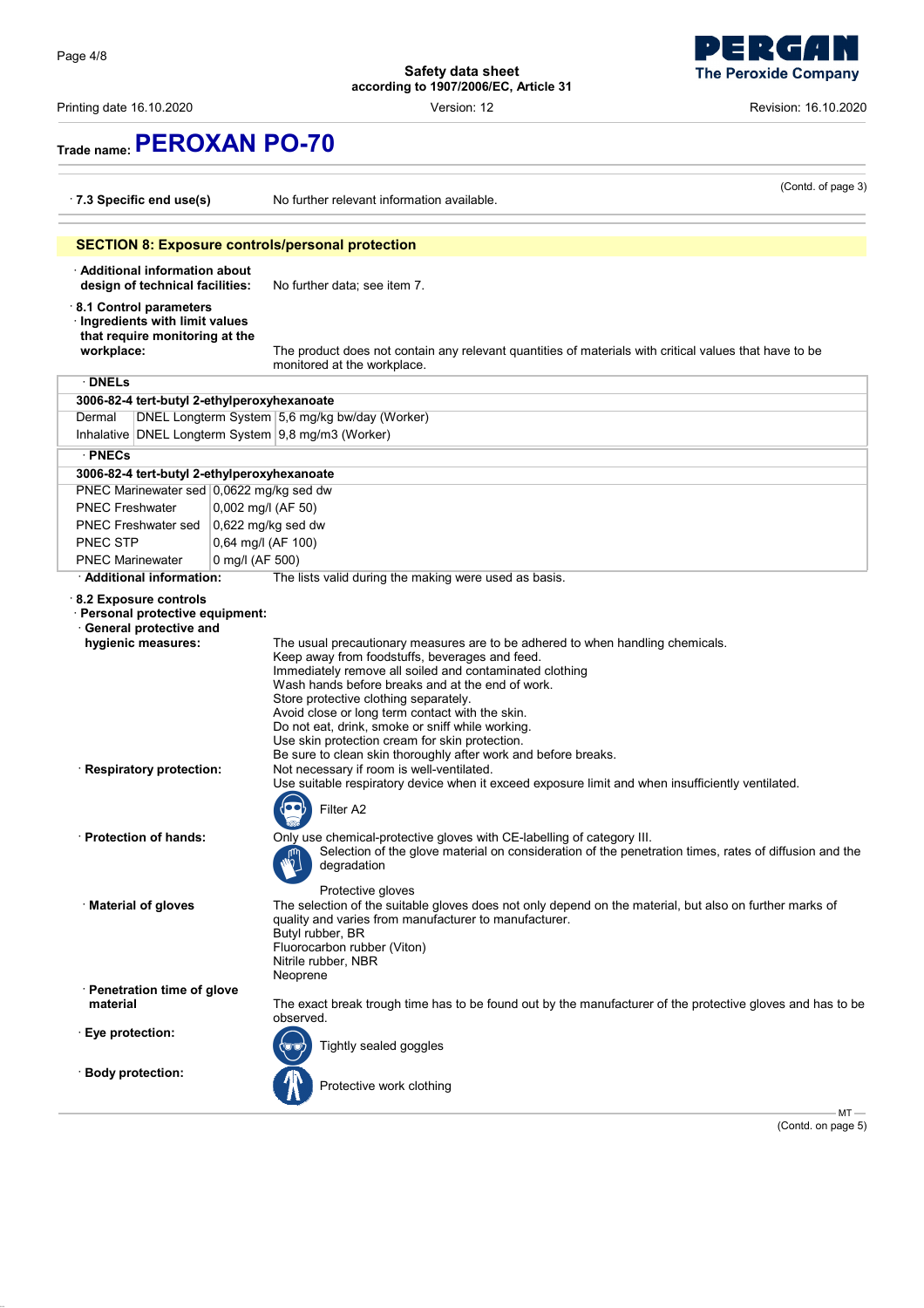Printing date 16.10.2020 Version: 12 Revision: 16.10.2020

(Contd. of page 4)

# **Trade name:PEROXAN PO-70**

| <b>SECTION 9: Physical and chemical properties</b>                                                                                                             |                                                                                             |  |  |  |
|----------------------------------------------------------------------------------------------------------------------------------------------------------------|---------------------------------------------------------------------------------------------|--|--|--|
| 9.1 Information on basic physical and chemical properties<br><b>General Information</b><br>Appearance:<br>· Form:<br>· Colour:<br>· Odour:<br>Odour threshold: | Fluid<br>Colourless<br>Characteristic<br>Not determined.                                    |  |  |  |
| · pH-value:                                                                                                                                                    | Not determined.                                                                             |  |  |  |
| Change in condition<br>Melting point/freezing point:<br>Initial boiling point and boiling range: Not applicable.                                               | Not applicable.                                                                             |  |  |  |
| · Flash point:                                                                                                                                                 | > SADT                                                                                      |  |  |  |
| · Flammability (solid, gas):                                                                                                                                   | Not applicable.                                                                             |  |  |  |
| <b>Decomposition temperature:</b>                                                                                                                              | $+35$ °C (SADT)                                                                             |  |  |  |
| · Auto-ignition temperature:                                                                                                                                   | Product is not selfigniting.                                                                |  |  |  |
| <b>Explosive properties:</b>                                                                                                                                   | Product is not explosive. However, formation of explosive air/vapour mixtures are possible. |  |  |  |
| <b>Explosion limits:</b><br>· Lower:<br>· Upper:                                                                                                               | Not determined.<br>Not determined.                                                          |  |  |  |
| · Vapour pressure:                                                                                                                                             | Not determined.                                                                             |  |  |  |
| Density at 20 °C:<br><b>Relative density</b><br>· Vapour density<br><b>Evaporation rate</b>                                                                    | $0,85$ g/cm <sup>3</sup><br>Not determined.<br>Not determined.<br>Not determined.           |  |  |  |
| Solubility in / Miscibility with<br>water:                                                                                                                     | Undetermined.                                                                               |  |  |  |
| · Partition coefficient: n-octanol/water: not determined                                                                                                       |                                                                                             |  |  |  |
|                                                                                                                                                                |                                                                                             |  |  |  |
| · Viscosity:<br>Dynamic:<br>Kinematic:<br>9.2 Other information                                                                                                | Not determined.<br>Not determined.<br>No further relevant information available.            |  |  |  |

## **SECTION 10: Stability and reactivity**

| $\cdot$ 10.1 Reactivity<br>10.2 Chemical stability<br>· Thermal decomposition / | No further relevant information available.                                                                                                                                                                                                                                                                                                                                                                                                                                                                                                                                     |
|---------------------------------------------------------------------------------|--------------------------------------------------------------------------------------------------------------------------------------------------------------------------------------------------------------------------------------------------------------------------------------------------------------------------------------------------------------------------------------------------------------------------------------------------------------------------------------------------------------------------------------------------------------------------------|
| conditions to be avoided:                                                       | SADT (Self Accelerating Decomposition Temperature) is the lowest temperature at which self accelerating<br>decomposition may occur with substance in the packaging as used in transport. A dangerous self-<br>accelerating decomposition reaction and, under certain circumstances, explosion or fire can be cause<br>decomposition at and above the temperature. Contact with incompatible substances can cause<br>decomposition at or below the SADT.<br>No decomposition if used and stored according to specifications.<br>To avoid thermal decomposition do not overheat. |
| 10.3 Possibility of hazardous                                                   |                                                                                                                                                                                                                                                                                                                                                                                                                                                                                                                                                                                |
| reactions                                                                       | Self-accelerating decomposition at SADT.                                                                                                                                                                                                                                                                                                                                                                                                                                                                                                                                       |
| 10.4 Conditions to avoid                                                        | No further relevant information available                                                                                                                                                                                                                                                                                                                                                                                                                                                                                                                                      |
| 10.5 Incompatible materials:                                                    | Rapid decomposition by dirt, rust, chemicals in particular concentrated acids, alkalis and accelerators (e. q.<br>heavy-metal compounds and amines).                                                                                                                                                                                                                                                                                                                                                                                                                           |
| ⋅ 10.6 Hazardous decomposition                                                  |                                                                                                                                                                                                                                                                                                                                                                                                                                                                                                                                                                                |
| products:                                                                       | Hydrocarbons, carbondioxide and -monoxid.<br>No hazardous decomposition products if used and stored according to specifications.                                                                                                                                                                                                                                                                                                                                                                                                                                               |
| · Additional information:                                                       | Emergency procedures will vary depending on conditions. The customer should have an emergency<br>response plane in place.                                                                                                                                                                                                                                                                                                                                                                                                                                                      |

## **SECTION 11: Toxicological information**

· **11.1 Information on toxicological effects**

**Based on available data, the classification criteria are not met.** 

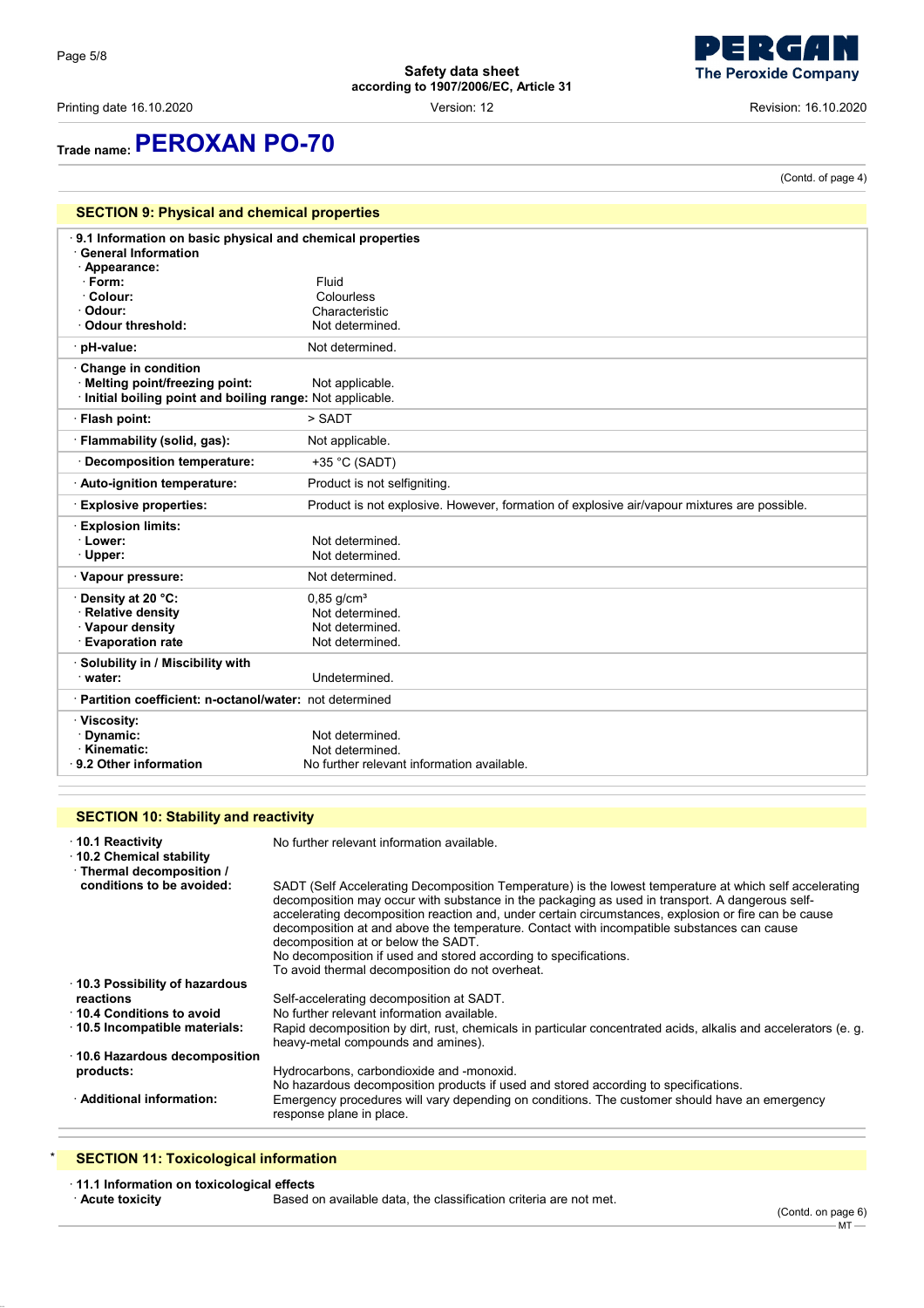Printing date 16.10.2020 Version: 12 Revision: 16.10.2020

# **Trade name:PEROXAN PO-70**

|               |                                                                                                                                                                                                                                     |                                                                                                                                                                                                                                                                                                                                                                                                                                                                                                                                                                                                                                                                  | (Contd. of page 5) |
|---------------|-------------------------------------------------------------------------------------------------------------------------------------------------------------------------------------------------------------------------------------|------------------------------------------------------------------------------------------------------------------------------------------------------------------------------------------------------------------------------------------------------------------------------------------------------------------------------------------------------------------------------------------------------------------------------------------------------------------------------------------------------------------------------------------------------------------------------------------------------------------------------------------------------------------|--------------------|
|               |                                                                                                                                                                                                                                     | <b>LD/LC50 values relevant for classification:</b>                                                                                                                                                                                                                                                                                                                                                                                                                                                                                                                                                                                                               |                    |
|               |                                                                                                                                                                                                                                     | 3006-82-4 tert-butyl 2-ethylperoxyhexanoate                                                                                                                                                                                                                                                                                                                                                                                                                                                                                                                                                                                                                      |                    |
| Oral          | LD50                                                                                                                                                                                                                                | $>10.000$ mg/kg (rattus)                                                                                                                                                                                                                                                                                                                                                                                                                                                                                                                                                                                                                                         |                    |
| Dermal        | LD50                                                                                                                                                                                                                                | 14.142-20.000 mg/kg (cuniculosus)                                                                                                                                                                                                                                                                                                                                                                                                                                                                                                                                                                                                                                |                    |
|               |                                                                                                                                                                                                                                     | Inhalative $ LC50/4h 42,2 mg/l$ (rattus)                                                                                                                                                                                                                                                                                                                                                                                                                                                                                                                                                                                                                         |                    |
|               |                                                                                                                                                                                                                                     | 93685-81-5 Hydrocarbons, C4, 1,3-butadiene-free, polymd., triisobutylene fraction, hydrogenated                                                                                                                                                                                                                                                                                                                                                                                                                                                                                                                                                                  |                    |
| Oral          | LD50                                                                                                                                                                                                                                | $>5.000$ mg/kg (rattus)                                                                                                                                                                                                                                                                                                                                                                                                                                                                                                                                                                                                                                          |                    |
| sensitisation | · Primary irritant effect:<br>· Skin corrosion/irritation<br>Respiratory or skin<br>Germ cell mutagenicity<br>Carcinogenicity<br>· Reproductive toxicity<br>⋅ STOT-single exposure<br>STOT-repeated exposure<br>· Aspiration hazard | Based on available data, the classification criteria are not met.<br>Serious eye damage/irritation<br>Based on available data, the classification criteria are not met.<br>May cause an allergic skin reaction.<br>$\cdot$ CMR effects (carcinogenity, mutagenicity and toxicity for reproduction)<br>Based on available data, the classification criteria are not met.<br>Based on available data, the classification criteria are not met.<br>May damage fertility.<br>Based on available data, the classification criteria are not met.<br>Based on available data, the classification criteria are not met.<br>May be fatal if swallowed and enters airways. |                    |

## **SECTION 12: Ecological information**

| $\cdot$ 12.1 Toxicity                                                                           |                                                                                      |  |
|-------------------------------------------------------------------------------------------------|--------------------------------------------------------------------------------------|--|
| · Aquatic toxicity:                                                                             |                                                                                      |  |
| 3006-82-4 tert-butyl 2-ethylperoxyhexanoate                                                     |                                                                                      |  |
| EC50 / 72h 0,44 mg/l (alga (Süsswasser))                                                        |                                                                                      |  |
| LC50 / 96h 8,66 mg/l (poecilia reticulata)                                                      |                                                                                      |  |
| EC50 / 48h $ 7,5$ mg/l (daphnia)                                                                |                                                                                      |  |
| 93685-81-5 Hydrocarbons, C4, 1,3-butadiene-free, polymd., triisobutylene fraction, hydrogenated |                                                                                      |  |
| EC50 / 48h   > 0,04 mg/l (daphnia)                                                              |                                                                                      |  |
| $IC50 / 72h$ $>0.04$ mg/l (alga)                                                                |                                                                                      |  |
| 12.2 Persistence and                                                                            |                                                                                      |  |
| degradability                                                                                   | No further relevant information available                                            |  |
| 12.3 Bioaccumulative potential                                                                  | No further relevant information available.                                           |  |
| 12.4 Mobility in soil                                                                           | No further relevant information available                                            |  |
| <b>Ecotoxical effects:</b>                                                                      | Toxic for fish                                                                       |  |
| · Remark:                                                                                       |                                                                                      |  |
| · Additional ecological information:<br><b>General notes:</b>                                   |                                                                                      |  |
|                                                                                                 | Also poisonous for fish and plankton in water bodies.<br>Toxic for aquatic organisms |  |
|                                                                                                 | Water hazard class 2 (German Regulation) (Self-assessment): hazardous for water      |  |
|                                                                                                 | Do not allow product to reach ground water, water course or sewage system.           |  |
|                                                                                                 | Danger to drinking water if even small quantities leak into the ground.              |  |
| 12.5 Results of PBT and vPvB assessment                                                         |                                                                                      |  |
| $\cdot$ PBT:                                                                                    | Not applicable.                                                                      |  |
| $\cdot$ vPvB:                                                                                   | Not applicable.                                                                      |  |
| 12.6 Other adverse effects                                                                      | No further relevant information available.                                           |  |

## **SECTION 13: Disposal considerations**

| Recommendation<br>· Waste disposal key: | After diluting with a suitable desentisation agent to 10 %, the solution must be supplied to a special<br>$\boxtimes$<br>treatment (e. g. thermal utilization) under observance of all official regulations.<br>Must not be disposed together with household garbage. Do not allow product to reach sewage<br>svstem.<br>Please contact your hazardous waste disposers to assign the right EWC-(European waste catalog)-<br>number. |
|-----------------------------------------|-------------------------------------------------------------------------------------------------------------------------------------------------------------------------------------------------------------------------------------------------------------------------------------------------------------------------------------------------------------------------------------------------------------------------------------|
| · Uncleaned packaging:                  | This material and its container must be disposed of as hazardous waste.                                                                                                                                                                                                                                                                                                                                                             |
| · Recommendation:                       | $MT -$                                                                                                                                                                                                                                                                                                                                                                                                                              |

(Contd. on page 7)

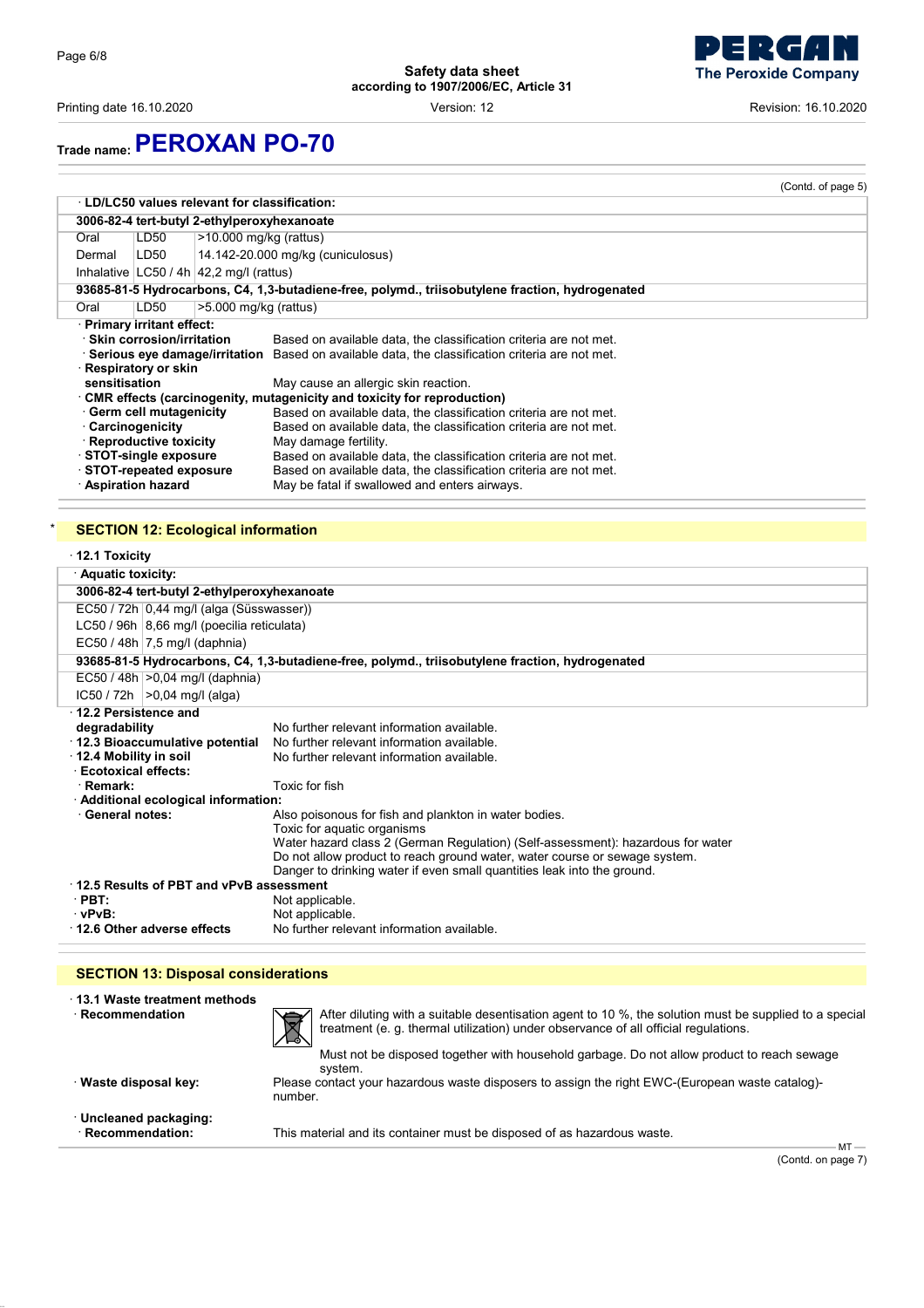Printing date 16.10.2020 Version: 12 Revision: 16.10.2020

(Contd. of page 6)

# **Trade name:PEROXAN PO-70**

| <b>SECTION 14: Transport information</b>                                                                                                         |                                                                                                                                                                                                                                                            |
|--------------------------------------------------------------------------------------------------------------------------------------------------|------------------------------------------------------------------------------------------------------------------------------------------------------------------------------------------------------------------------------------------------------------|
| $\cdot$ 14.1 UN-Number<br>· ADR, IMDG                                                                                                            | <b>UN3113</b>                                                                                                                                                                                                                                              |
| 14.2 UN proper shipping name<br>$\cdot$ ADR<br>∴IMDG                                                                                             | UN3113 ORGANIC PEROXIDE TYPE C, LIQUID, TEMPERATURE<br>CONTROLLED (tert-BUTYLPEROXY-2-ETHYLHEXANOATE),<br>ENVIRONMENTALLY HAZARDOUS<br>ORGANIC PEROXIDE TYPE C, LIQUID, TEMPERATURE<br>CONTROLLED (tert-BUTYLPEROXY-2-ETHYLHEXANOATE), MARINE<br>POLLUTANT |
| 14.3 Transport hazard class(es)                                                                                                                  |                                                                                                                                                                                                                                                            |
| $\cdot$ ADR                                                                                                                                      |                                                                                                                                                                                                                                                            |
| · Class<br>· Label                                                                                                                               | 5.2 (P2) Organic peroxides.<br>5.2                                                                                                                                                                                                                         |
| <b>IMDG</b>                                                                                                                                      |                                                                                                                                                                                                                                                            |
| · Class<br>· Label                                                                                                                               | 5.2 Organic peroxides.<br>5.2                                                                                                                                                                                                                              |
| ∴IATA<br>· Class<br>· Label                                                                                                                      | Χ<br>X                                                                                                                                                                                                                                                     |
| 14.4 Packing group<br>· ADR, IMDG                                                                                                                | Void                                                                                                                                                                                                                                                       |
| $\cdot$ 14.5 Environmental hazards:<br>· Marine pollutant:<br>· Special marking (ADR):                                                           | Product contains environmentally hazardous substances: tert-<br>BUTYLPEROXY-2-ETHYLHEXANOATE<br>Symbol (fish and tree)<br>Symbol (fish and tree)                                                                                                           |
| 14.6 Special precautions for user<br>· Hazard identification number (Kemler code):<br>· Stowage Category<br>· Stowage Code<br>· Segregation Code | Warning: Organic peroxides.<br>$\overline{\phantom{a}}$<br>D<br>SW1 Protected from sources of heat.<br>SW3 Shall be transported under temperature control.<br>SG35 Stow "separated from" SGG1-acids<br>SG36 Stow "separated from" SGG18-alkalis.           |
| 14.7 Transport in bulk according to Annex II of Marpol and the<br><b>IBC Code</b>                                                                | Not applicable.                                                                                                                                                                                                                                            |
| · Transport/Additional information:                                                                                                              |                                                                                                                                                                                                                                                            |
| $\cdot$ ADR<br>· Limited quantities (LQ)<br>· Excepted quantities (EQ)                                                                           | 0<br>Code: E0<br>Not permitted as Excepted Quantity                                                                                                                                                                                                        |
| · Transport category<br>· Tunnel restriction code                                                                                                | D                                                                                                                                                                                                                                                          |
| <b>RID / GGVSEB:</b>                                                                                                                             | no admission                                                                                                                                                                                                                                               |
| ∙IMDG<br>· Limited quantities (LQ)<br>· Excepted quantities (EQ)                                                                                 | 0<br>Code: E0<br>Not permitted as Excepted Quantity                                                                                                                                                                                                        |
| $\cdot$ IATA<br>· Remarks:                                                                                                                       | no admission                                                                                                                                                                                                                                               |
| Control temperature:<br><b>Emergency temperature:</b>                                                                                            | $+20 °C$<br>+25 $°C$                                                                                                                                                                                                                                       |